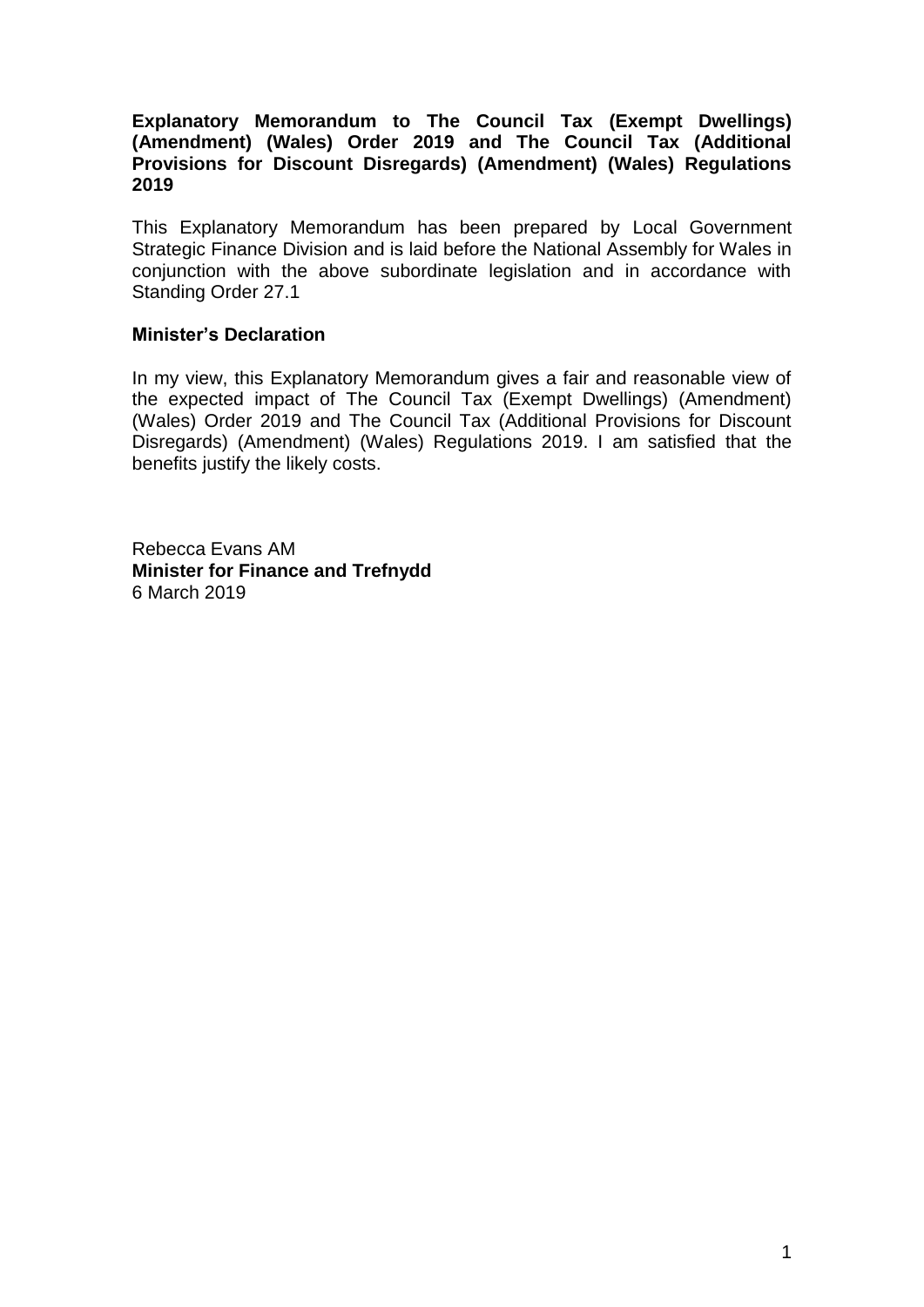# **PART 1**

# **Description**

- 1. The Council Tax (Additional Provisions for Discount Disregards) (Amendment) (Wales) Regulations 2019 add eligible care leavers to the categories of people to be disregarded for the purposes of calculating council tax.
- 2. The Council Tax (Exempt Dwellings) (Amendment) (Wales) Order 2019 adds dwellings occupied by care leavers to the categories of dwellings to be treated as being exempt from council tax.
- 3. Together, the Order and Regulations will have the effect of reducing the council tax liability for eligible care leavers to nil.
- 4. While it is legally imprecise to refer to people as being 'exempt' from council tax – a term which applies only to properties – the Explanatory Memorandum and Regulatory Impact Assessment uses this term to describe the effect of both pieces of legislation.

### **Matters of special interest to the Constitutional and Legislative Affairs Committee**

5. None.

## **Legislative background**

- 6. Two pieces of secondary legislation need to be amended to exclude care leavers from being liable for council tax, one to exempt dwellings occupied by care leavers, and one to require that care leavers are not included (disregarded) in the determination of the number of liable adults in a household.
- 7. The power to prescribe certain dwellings as being exempt from council tax is contained in section 4 of the Local Government Finance Act 1992. The Council Tax (Exempt Dwellings) Order 1992 (SI 1992/558), made under section 4, applies to England and Wales and exempts over 20 categories of dwellings from council tax. Since devolution, the Order has been amended separately in respect of Wales.
- 8. The powers to prescribe additional categories of people to be disregarded for the purposes of determining a discount on the amount of council tax payable are contained in section 11(5) and paragraph 11 of Schedule 1 to the Local Government Finance Act 1992. The Council Tax (Additional Provisions for Discount Disregards) Regulations 1992 (SI 1992/552) prescribe additional categories of disregards. They also apply on an England and Wales basis and have been amended separately since devolution. The powers would be used so as to ensure that if a care leaver lives with a person who would otherwise be entitled to a single adult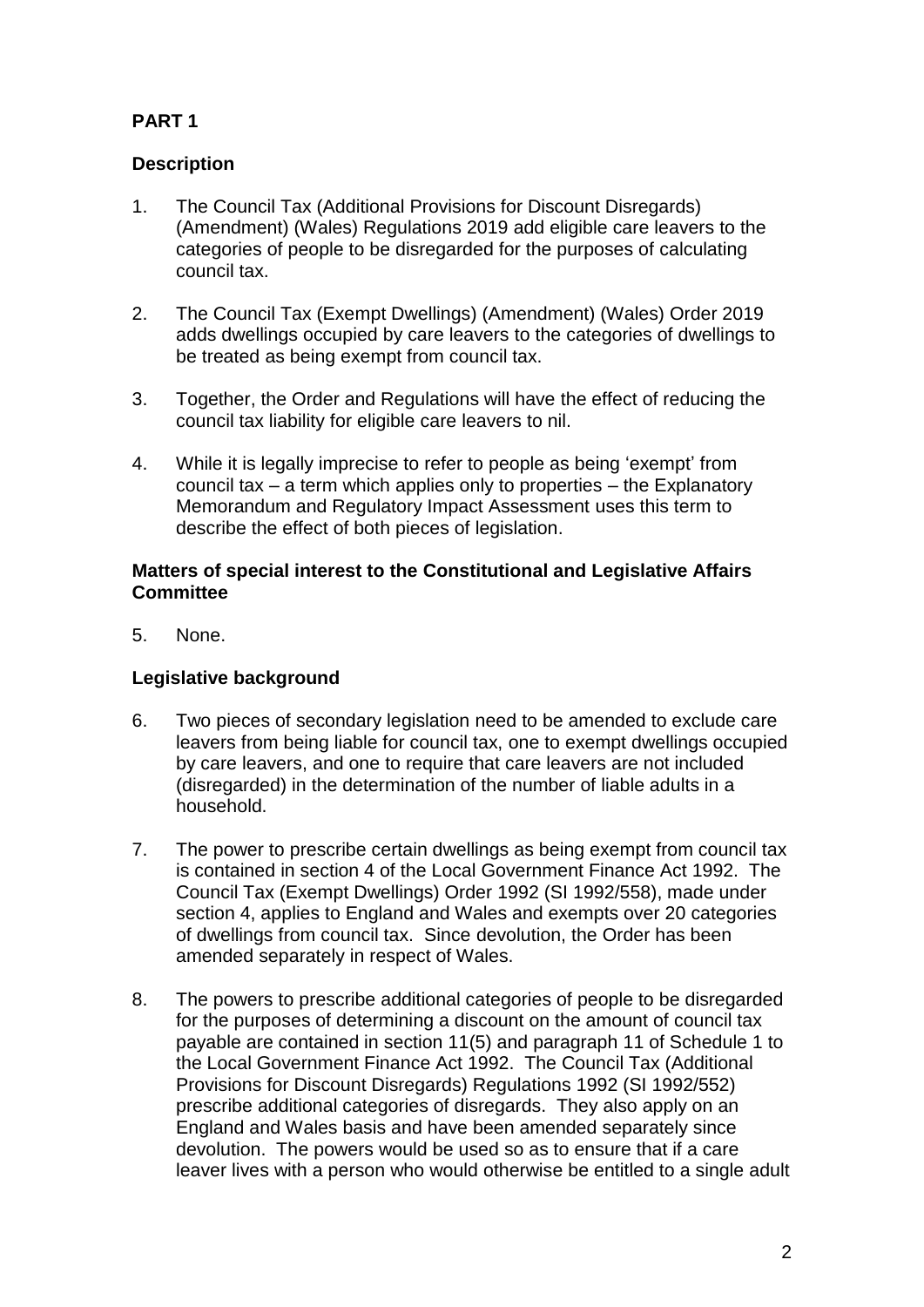discount on their council tax bill, the bill would be calculated as if the care leaver did not live at the premises. In other words, the person living with the care leaver would still be entitled to the single adult discount. There are several categories of person disregarded for the purpose of a council tax discount, for example students and care workers.

- 9. The amendment of both pieces of legislation is subject to the negative procedure.
- 10. The powers conferred on the Secretary of State in relation to the above transferred to the National Assembly for Wales under the National Assembly for Wales (Transfer of Functions) Order 1999. These powers were subsequently transferred to the Welsh Ministers by virtue of section 162 of, and paragraph 30 of Schedule 11 to, the Government of Wales Act 2006.

### **Purpose and intended effect of the legislation**

- 11. The purpose of these amendments is to ensure that, from 1 April 2019, eligible care leavers will be 'exempt' from paying council tax from their 18<sup>th</sup> to twenty-fifth birthday.
- 12. The amendments will complement the wider work being undertaken by Welsh Government to "work with local government to review council tax to make it fairer" as outlined in *Taking Wales Forward*.
- 13. Local authorities have discretionary powers to offer reductions on council tax bills and some have used these powers to exempt care leavers from liability. The legislative change responds to a proposal from local government to rectify inconsistencies in practice by replacing the discretionary relief made available by some authorities to some care leavers with a statutory requirement to provide an exemption.

### **Age range**

- 14. The exemption will apply from the age of 18 on the basis that this is the age at which care leavers could become liable for council tax.
- 15. The exemption will end on a care leaver's  $25<sup>th</sup>$  birthday. The duties of local authorities to care leavers already apply to individuals up to the age of 21 or, if in education or training, up to the end of the agreed programme for those aged 25 or under. The Welsh Government has also funded local authorities to extend personal adviser provision until the age of 25. The exemption is therefore consistent with, and will complement, existing local authority support for care leavers.
- 16. The exemption is intended to support the transition of young care leavers into adulthood. The age range is considered to provide adequate time for care leavers to form an understanding of financial management and take ownership of their affairs, without encouraging dependency.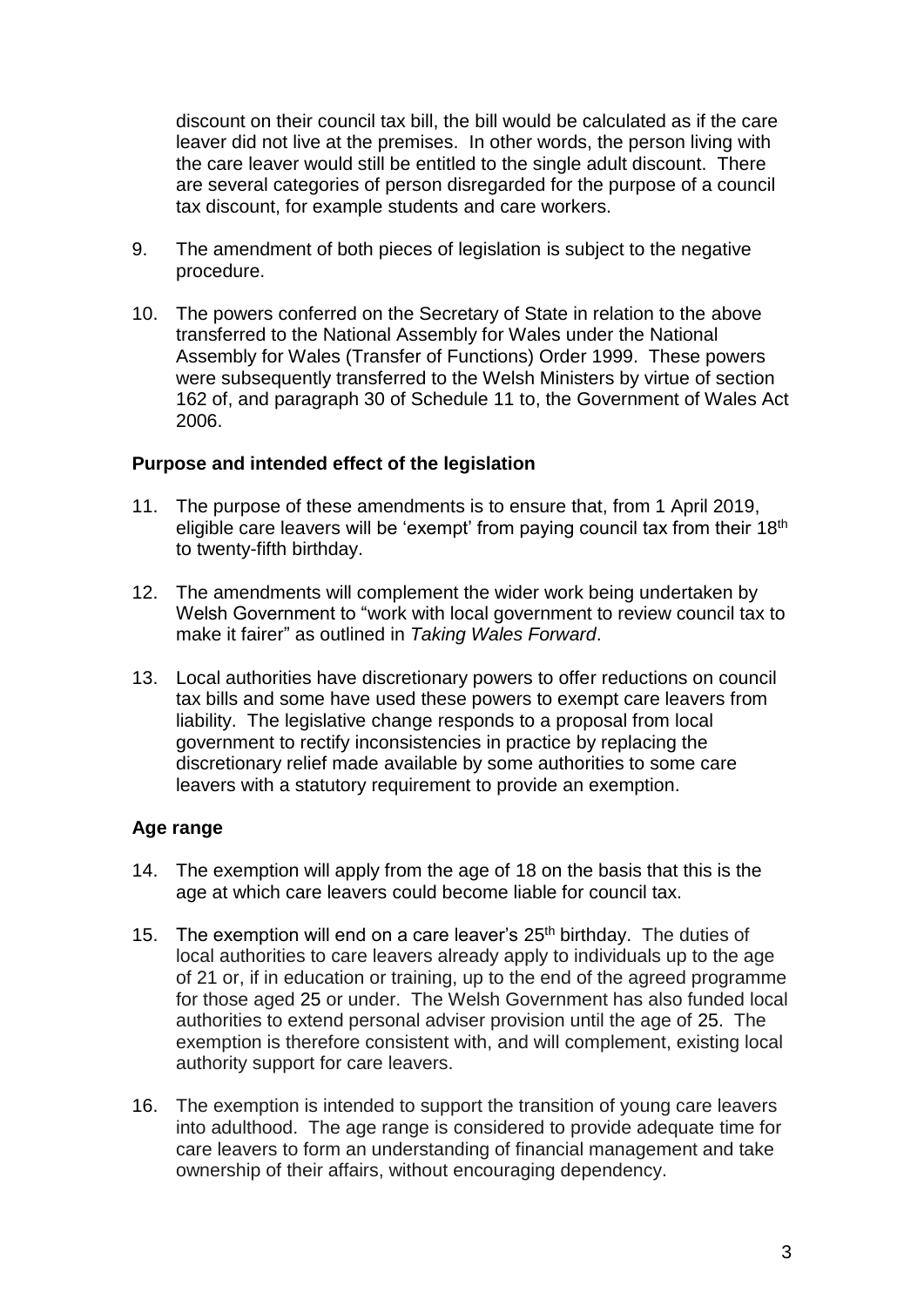## **Definition**

- 17. "Care leaver" means a person who is aged 24 or under; and a Category 3 young person where "Category 3 young person" has the meaning given in section 104 of the Social Services and Well-being (Wales) Act 2014.
- 18. There are various definitions of care leaver in use. The agreed definition is based on a Category 3 young person as defined in the Social Services and Well-being (Wales) Act 2014. This is substantially the definition which was proposed in the consultation and is one which is familiar to local authorities.
- 19. Using this definition means that, short term, pre-planned placements will be excluded when determining if an individual is a Category 3 young person. A young person who has lived with their parents for six months or more after being looked after will not fall within Category 3. Young people who left care under a Special Guardianship Order – a Category 4 young person – would not be included.

### **Evidence requirement**

20. As local authorities have existing and efficient systems for establishing evidence of a care leaver's status, and to ensure that local authorities have the flexibility to adopt pragmatic solutions in complex cases, the legislation does not specify acceptable forms of evidence.

### **Exemption for dwellings occupied by care leavers living with other relevant persons**

21. Dwellings occupied by a combination of care leavers and other relevant persons should be exempt. For example, dwellings occupied by a mix of care leavers and students would be exempt.

### **Consultation**

- 22. Following a period during which the Welsh Government worked with local authorities to support the use of their discretionary powers to exempt care leavers, local government suggested the arrangements should be placed on a statutory basis. A six-week consultation ran from 7 November 2018 to 19 December 2018 on proposals to introduce a council tax exemption for care leavers. The consultation was published on the Welsh Government website and social media, and emailed to key contacts. It was drawn to the attention of a wide audience of key stakeholders including local authorities, debt advice organisations and citizens.
- 23. During the six weeks that the consultation was open, 69 responses were received. Ten questions were asked and comments invited.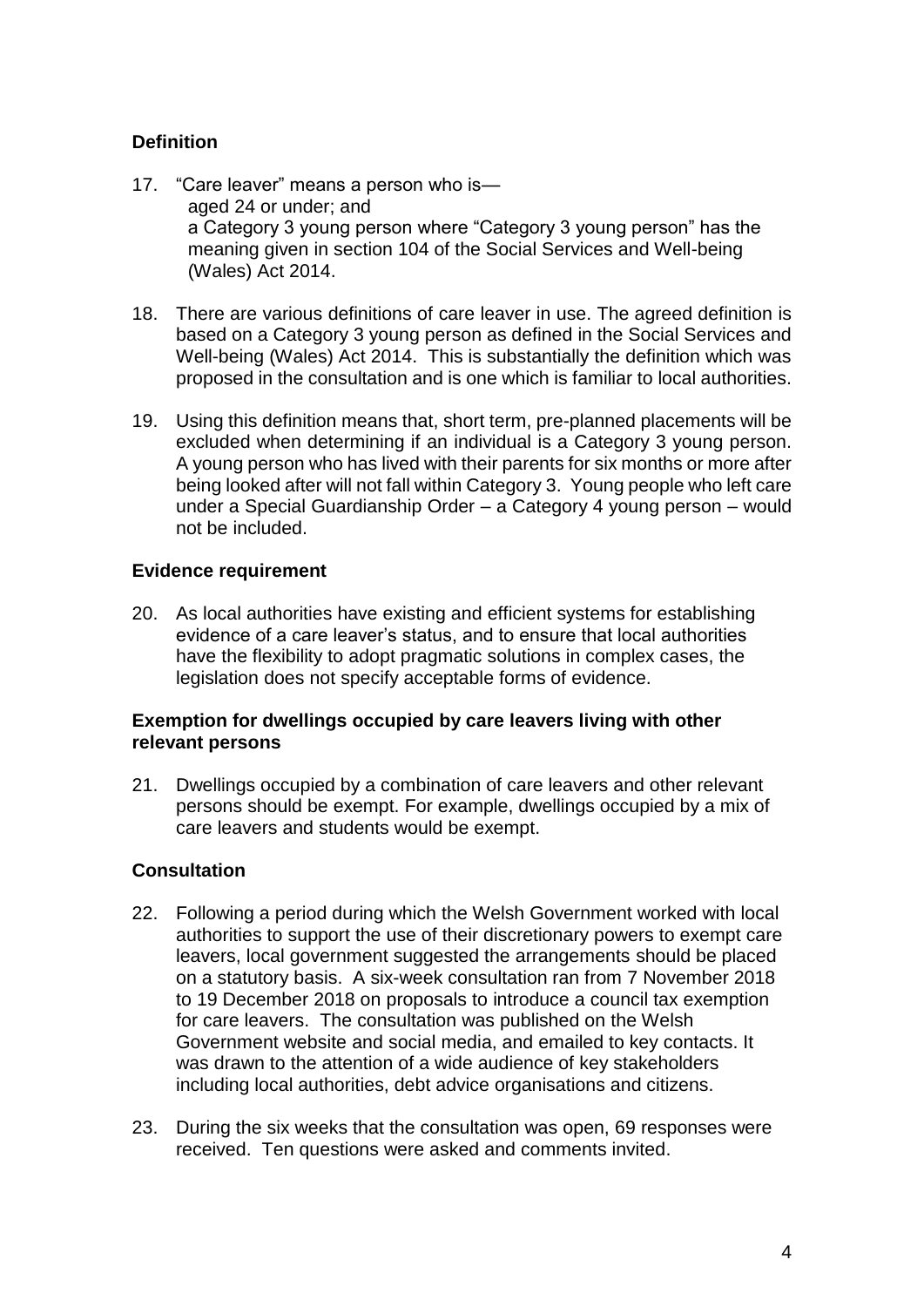- 91% of respondents agreed with the proposal to exempt care leavers from paying council tax.
- 83% agreed that the exemption should apply from the age of 18.
- 80% agreed that the exemption should apply until the age of 25.
- 77% agreed with the definition 'young people who have been looked after for at least 13 weeks since the age of 14, and were in care on their 16<sup>th</sup> birthday'.
- 85% agreed that the exemption should apply to care leavers living in Wales who had been looked after in other parts of the UK.
- 94% agreed that local authorities should be responsible for establishing or seeking evidence of individual's care leaver status.
- 24. In response to the question 'How do you think local authorities should respond to existing council tax debt which has already been accrued by qualifying care leavers?', the most common response was that any existing debt accrued by care leavers should be wiped out.
- 25. In response to the question 'How should the Welsh Government and local authorities ensure all eligible care leavers are identified, and ensure maximum take-up of the exemption?', most respondents highlighted the importance of communication between social services and revenues officers at local authority level.
- 26. In response to the question 'Are there any other practical considerations that you think should be dealt with in guidance?', the role of the personal advisor and leaving care teams was a common response.
- 27. The consultation invited respondents to provide any other comments. The most common response was the need for additional support to be available for care leavers, including financial education, support in finding work, assistance with applying for the exemption, and social interaction.
- 28. A summary of the consultation responses is available at: https://beta.gov.wales/council-tax-exemptions-care-leavers

### **Regulatory Impact Assessment**

- 29. The Welsh Ministers' Code of Practice on the carrying out of Regulatory Impact Assessments was considered in relation to these amendments.
- 30. A Regulatory Impact Assessment has been conducted and is included in Part 2 of this document.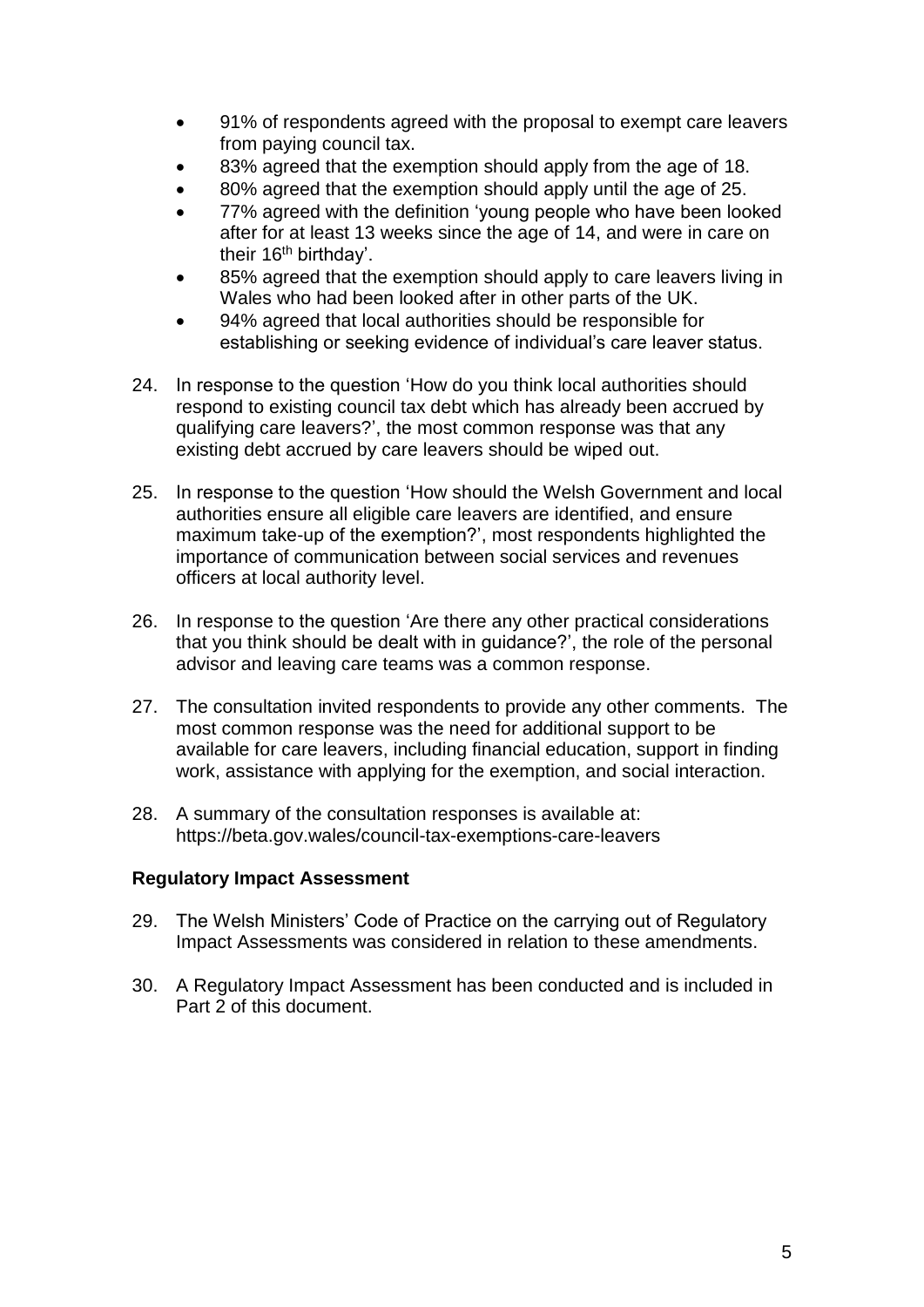## **PART 2 – REGULATORY IMPACT ASSESSMENT**

- 31. This Regulatory Impact Assessment presents two options in relation to the introduction of council tax exemptions for care leavers from 1 April 2019. All costs and benefits quantified in this Regulatory Impact Assessment are based on information and data available to the Welsh Government leading up to publication.
- 32. Two options have been considered in the development of the amendment to the regulations. The options considered were:
	- Option 1 Do nothing, continue with the current arrangements where local authorities may choose to implement their own discretionary schemes.
	- Option 2 Introduce legislation by 1 April 2019 to exempt eligible care leavers from council tax.

### **Option 1:** *Do nothing; continue with the current arrangements where local authorities may choose to implement their own discretionary schemes.*

33. Option 1 would not require any legislative changes. Local authorities may, at their discretion, continue to administer and implement schemes to exempt care leavers within their authority from council tax.

### **Costs to Welsh Government**

34. Option 1 would result in the continuation of the current practice and there would be no additional costs to the Welsh Government.

### **Costs to local authorities**

35. The cost to the average local authority of administering discretionary relief to care leavers is estimated to be £10,000 a year. Local authorities choosing to provide discretionary relief would continue to incur this cost.

### **Benefits**

36. There would be no change in practice and no legislative changes would be required.

## **Disadvantages**

- 37. In *Taking Wales Forward* and *Prosperity for All*, the Welsh Government committed to reviewing council tax to make it fairer. It is unlikely that doing nothing, Option 1, would contribute towards the policy objective.
- 38. Current practice amongst local authorities is inconsistent. Not all local authorities choose to provide discretionary relief to care leavers. Of those that do, the eligibility criteria in use vary.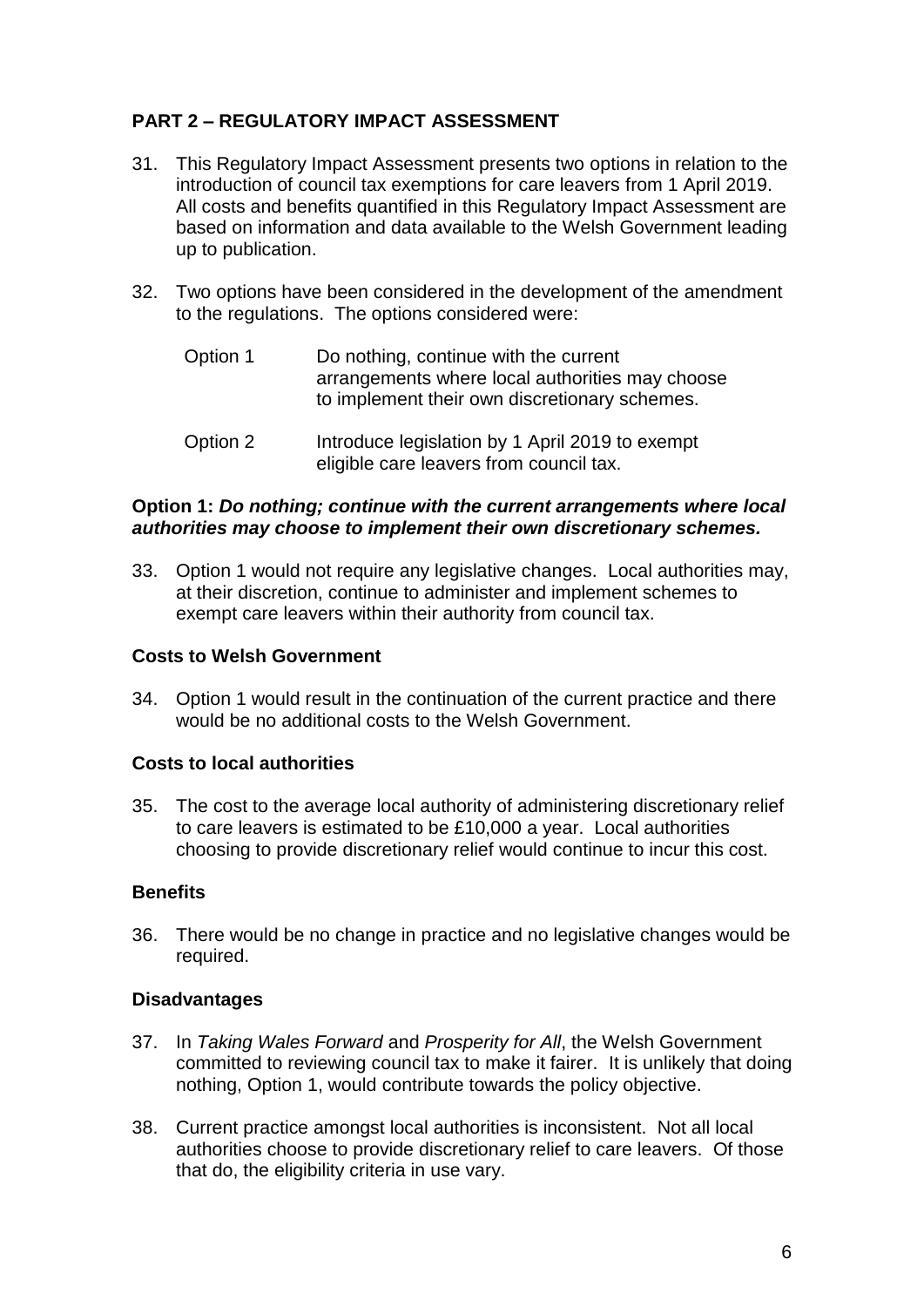39. Care leavers are widely recognised as being particularly vulnerable and Option 1 would do nothing to support them.

## **Option 1 Summary**

40. Doing nothing would retain existing arrangements and would not result in any additional costs to the Welsh Government. Local authorities would continue to bear the cost of administering any discretionary relief. The option would not further the Welsh Government's policy objective to make council tax in Wales fairer. It is therefore not the preferred option.

### **Option 2: Introduce legislation by 1 April 2019 to exempt eligible care leavers from Council tax.**

41. Option 2 would involve introducing legislation to 'exempt' eligible care leavers from council tax from 1 April 2019.

## **Costs to Welsh Government**

- 42. The Welsh Government may contribute to the costs to local authorities of making software changes to their systems. This is estimated to be less than £1,000 per authority.
- 43. There would be a negligible impact on the council tax tax-base.

### **Costs to local authorities**

44. The cost of the exemption would be borne by local authorities for the 2019-20 financial year. The net cost would be comparable with administering discretionary relief and is estimated to be around £10,000 for an average sized authority.

### **Benefits**

- 45. Option 2 is supported by local authorities. The introduction of this legislation responds to a request from local government to place the current provision of discretionary relief on a statutory basis.
- 46. Option 2 would ensure consistency in the council tax support available to care leavers in Wales between the ages of 18 and 25.

## **Disadvantages**

47. Currently, a local authority may choose to adopt a broader definition of a care leaver than this legislation has opted for, or extend support beyond their 25th birthday. Local authorities would continue to have the power to provide discretionary relief to those not included in the definition, or according to a broader definition.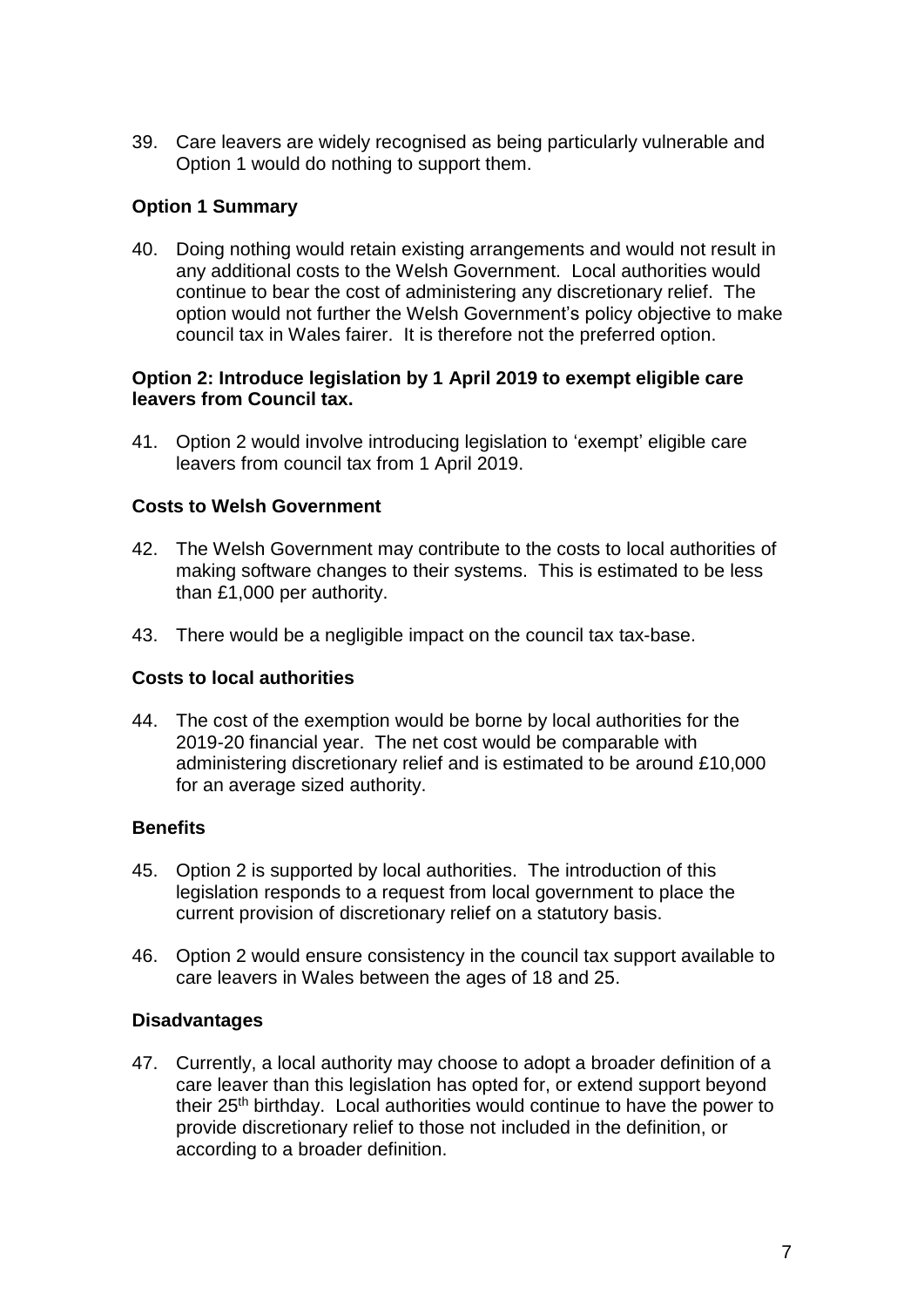48. The cost of the exemption would be borne by local authorities in the 2019-20 financial year. As noted, this would be comparable with the cost of administering discretionary relief, although not all local authorities in Wales have opted to provide care leavers with discretionary relief. In these cases, the costs would be additional. However, there should be offsetting savings in other local services as a result of care leavers being more financially secure and authorities not having to administer means-tested reductions for care leavers.

## **Option 2 Summary**

49. Option 2 requires legislative change. This involves some additional administrative cost to local authorities and the Welsh Government but this would be negligible. This option would provide consistent support to care leavers aged 18 to 25 and in doing so, support the Welsh Government's objective to make council tax in Wales fairer. It is therefore the preferred option.

### **Analysis of other effects and impacts**

Promoting Economic Opportunity for All (Tackling Poverty)

50. Care leavers are more likely to be affected by council tax arrears than their peers. *The Wolf at the Door: How council tax debt collection is harming children* (2015) and *The Cost of Being Care Free: The impact of poor financial education and removal of support on care leavers* (2016) both highlight that care leavers are a particularly vulnerable group for council tax debt and that the transition into independent accommodation and living is challenging. The amendments will ensure care leavers are not liable for council tax before their 25<sup>th</sup> birthday.

### UNCRC

51. This measure will apply to young persons over the age of 18. No particular impact on the rights of children under 18 has been identified.

### Welsh language

52. No effect on the opportunities to use the Welsh language or on the equal treatment of the language has been identified.

### **Equalities**

- 53. Section 149(1) of the Equality Act 2010 requires the Welsh Ministers to have regard, in the exercise of their functions, the need to eliminate discrimination, harassment, victimisation and any other conduct that is prohibited by or under the 2010 Act; advance equality of opportunity between persons who share a relevant protected characteristic and persons who do not share it; foster good relations between persons who share a relevant protected characteristic and person who do not share it.
- 54. For the purposes of section 149, the protected characteristics are age, disability, gender reassignment, pregnancy and maternity, race, religion or belief, sex and sexual orientation.